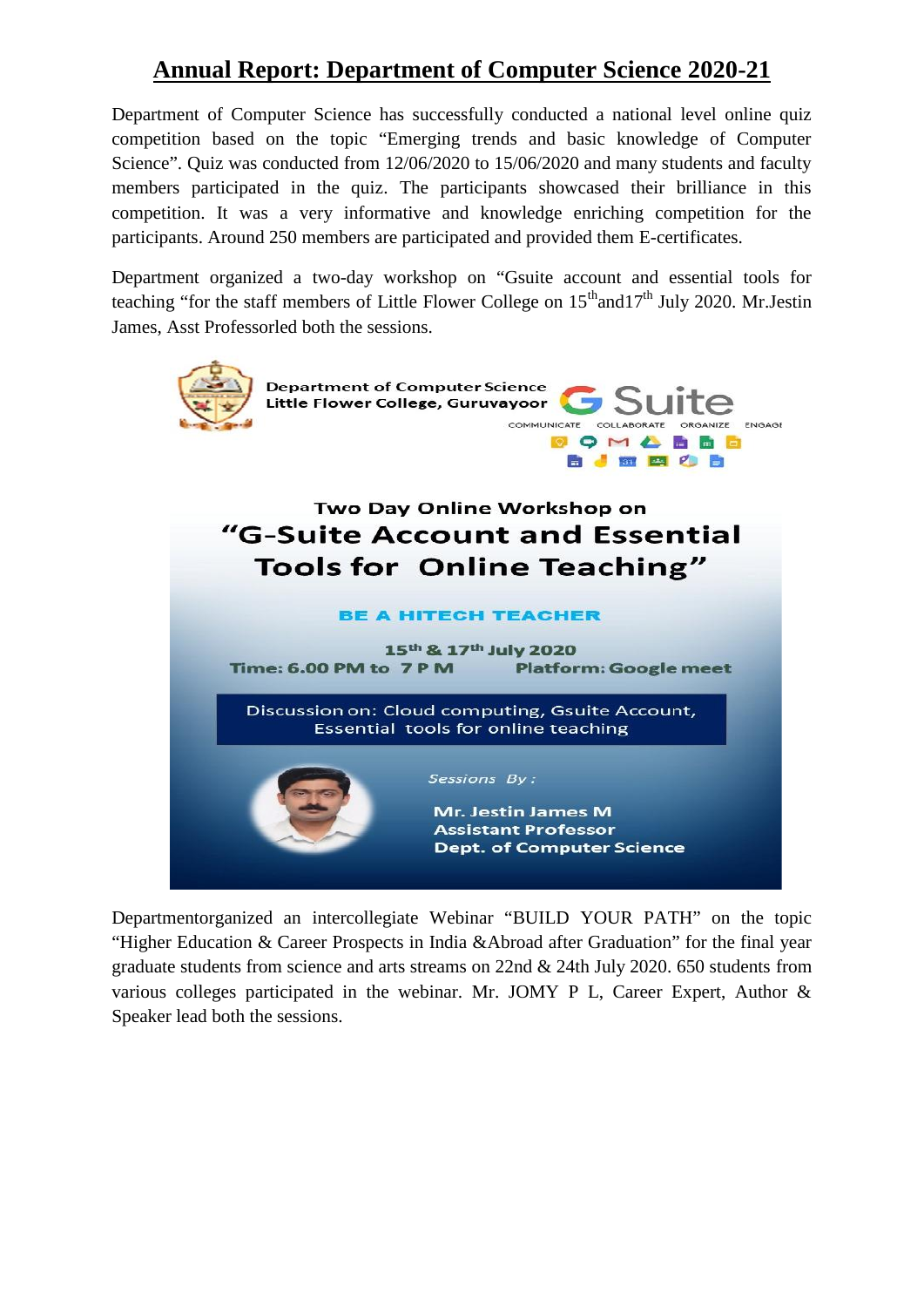

Department conducted an intercollegiate resume writing competition "Define yourself". 15 students from various colleges participated in the competition. and Prathibha S Nair of III BCA won the Cash prize of Rs 1000.

|                                    | <b>LITTLE FLOWER COLLEGE</b><br><b>GURUVAYOOR</b>                                                                                                                 |  |  |  |
|------------------------------------|-------------------------------------------------------------------------------------------------------------------------------------------------------------------|--|--|--|
| Department of Computer Science     |                                                                                                                                                                   |  |  |  |
|                                    | <b>DEFINE YOURSELF</b><br><b>COLLEGE LEVEL RESUME WRITING COMPETITION</b>                                                                                         |  |  |  |
| 1 <sup>st</sup> Prize<br>₹1000     | # Regular UG/PG students of colleges<br>in Kerala can send their prepared<br>resume and a copy of their college id<br>card in PDF format to<br>csdeptlf@gmail.com |  |  |  |
|                                    | # Last date of sending entries :<br>20 <sup>th</sup> October 2020                                                                                                 |  |  |  |
|                                    | # Decision of the Organisers / Judges<br>will be final                                                                                                            |  |  |  |
| For more detail contact 9846387652 |                                                                                                                                                                   |  |  |  |

In collaboration with Eazylink Academy department has successfully conducted a National level Webinar on the topic "Global Career Opportunities" on October  $13<sup>th</sup>2020$ . The key areas covered are Career options, Scholarship options for higher studies, free education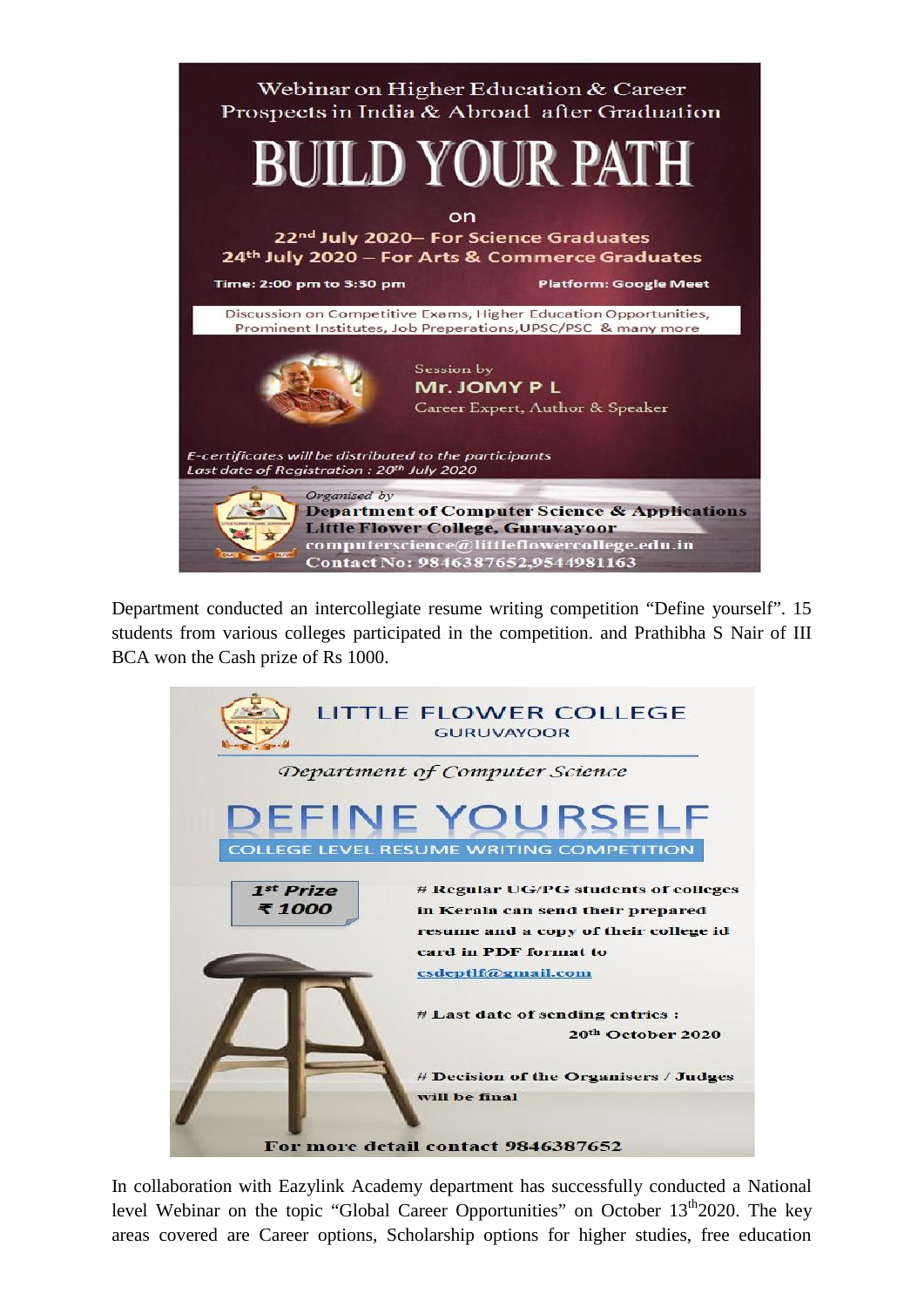options in countries like Germany and Education in India and abroad. 100 students from all over India has participated in the webinar.



In connection with Malayalam Varacharanam Departmentconducted an intercollegiate News Reading competition based on the topic "Covid Evaluation". Students from various colleges participated in the event by sending their recorded videos and Sanofer Sulthana P C of I BSc Physics won the first prize.



In connection with Computer Literacy week celebration, LOGIN 2020 department hosted various competitions and webinar.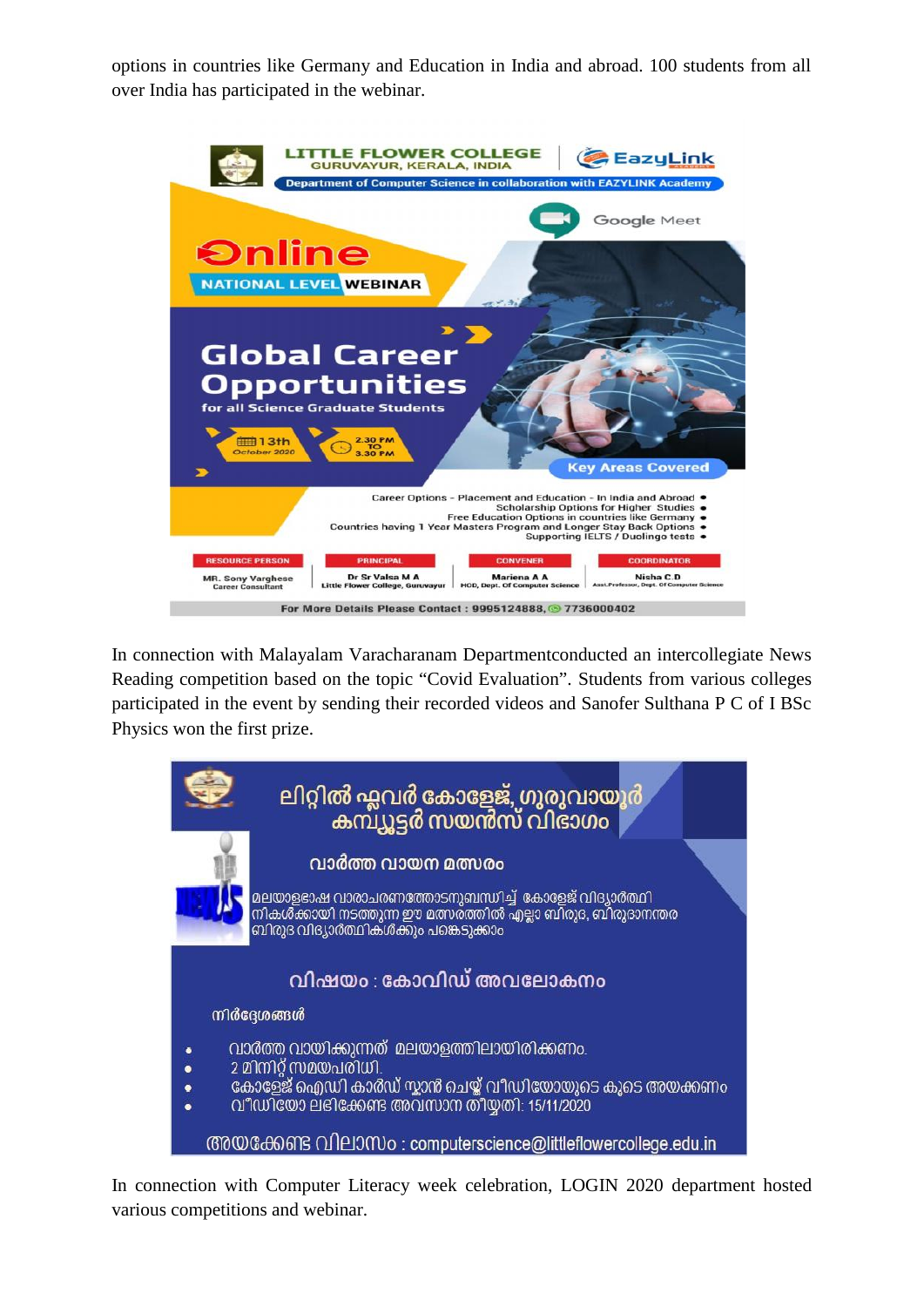Caption Making competition. Competition was held on 01/12/2020. 25 students participated and Drishya Santhosh of IBSc Computer Science won the prize.



- Group Discussion competition on 02/12/2020: Topic "Where India stands in Digital Literacy?" 80 students participated in the discussion and Sneha M of IBSc Computer Science won the Best Presenter Title.
- Poster Making competition based on the topic "Impact of Social Media in this Pandemic Period" on 03/12/2020. Safarin T S of I BCA won the prize.



Webinar for parents of B.Sc. Computer Science students on December  $4<sup>th</sup> 2020$ : Topic "Wise use of Internet Resources", Resource Person Dr.Fr. Anil Konkoth, Asst Professor, Dept of Computer Science, St Thomas College, Thrissur.Number of participants:75.